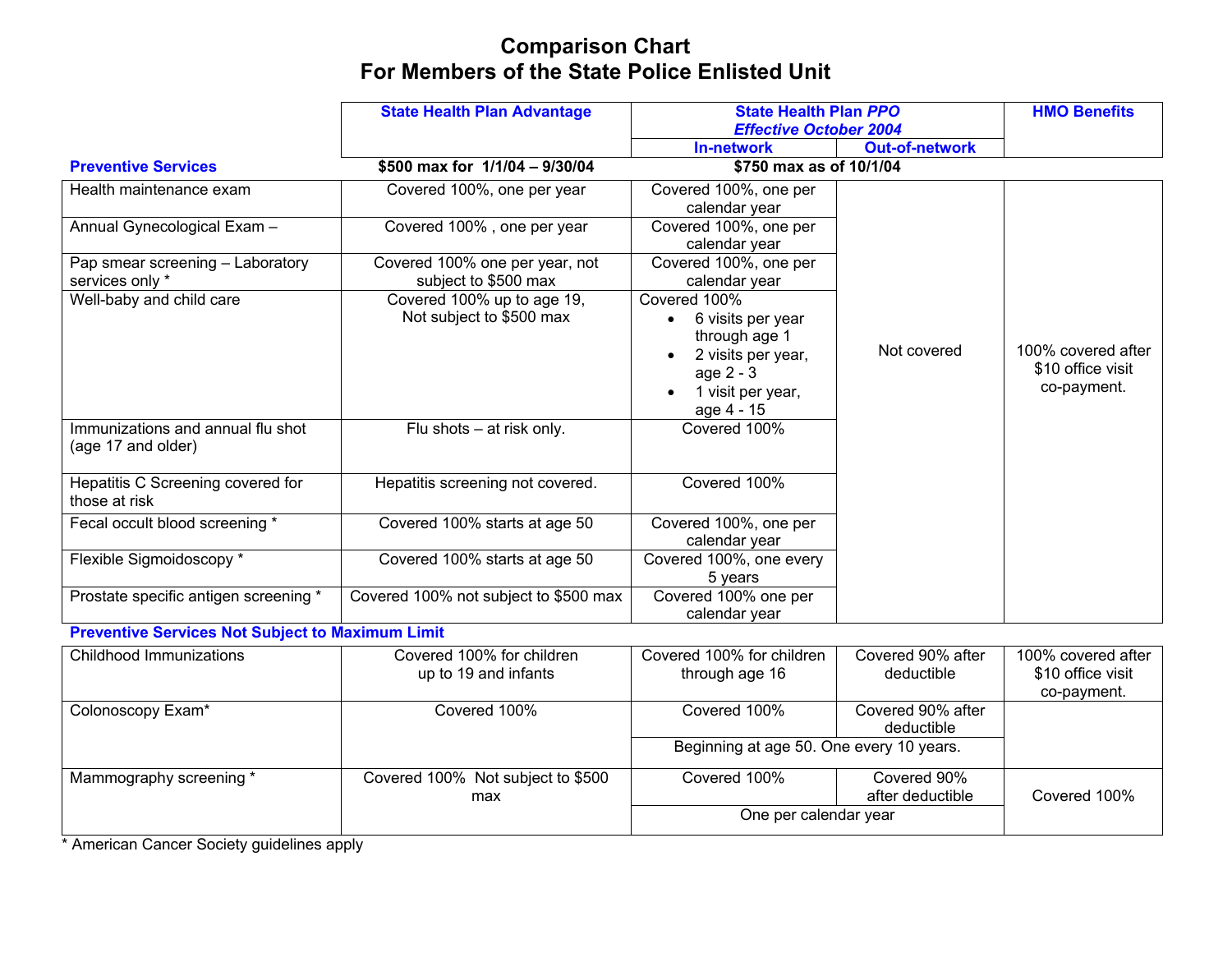| <b>State Health Plan Advantage</b> |                   | <b>State Health Plan PPO</b><br><b>Effective October 2004</b> |  |
|------------------------------------|-------------------|---------------------------------------------------------------|--|
|                                    | <b>In-network</b> | <b>Out-of-network</b>                                         |  |

## **Physician Office Services**

| Office visits, consultations & urgent                             |                                           | Covered \$10 copay                               |                       |                              |
|-------------------------------------------------------------------|-------------------------------------------|--------------------------------------------------|-----------------------|------------------------------|
| care visits<br>Outpatient and home visits                         | Covered 90% after deductible              | Covered 100% after                               | 90% after deductible  | \$10 co-payment.             |
|                                                                   |                                           | deductible                                       |                       |                              |
| <b>Emergency Medical Care</b>                                     |                                           |                                                  |                       |                              |
|                                                                   |                                           |                                                  |                       |                              |
| Hospital emergency room - approved                                | Covered 100%                              | Covered 100%                                     |                       | \$50 co-payment, if          |
| diagnosis, prudent person rule                                    | Service covered in full up to first \$25. | (for medical emergency or accidental injury)     |                       | not admitted<br>Covered 100% |
| Ambulance services - medically                                    | Balance is subject to deductible and      | Covered 100% after deductible                    |                       |                              |
| necessary                                                         | copay.                                    |                                                  |                       |                              |
| <b>Diagnostic Services</b>                                        |                                           |                                                  |                       |                              |
| Laboratory and pathology tests                                    |                                           |                                                  |                       |                              |
| Diagnostic tests and x-rays                                       | Covered 100%                              | Covered 100% after                               | Covered 90% after     | Covered 100%                 |
| Radiation therapy                                                 |                                           | deductible                                       | deductible            |                              |
| Maternity Services - (includes care by a certified nurse midwife) |                                           |                                                  |                       |                              |
| Pre-natal and post-natal care                                     | Covered 90% after deductible              | Covered 100% after                               | Covered 90% after     | Office visit:                |
|                                                                   |                                           | deductible                                       | deductible            | \$10 co-payment.             |
| Delivery and nursery care                                         | Covered 100%                              |                                                  |                       | Covered 100%                 |
| <b>Hospital Care</b>                                              |                                           |                                                  |                       |                              |
| Semi-private room, inpatient                                      | Covered 100% up to 365 days               | Covered 100% after                               | Covered 90% after     | Covered 100%,                |
| physician care, general nursing care,                             |                                           | deductible, unlimited days                       | deductible, unlimited | unlimited days               |
| hospital services, blood storage and                              |                                           |                                                  | days                  |                              |
| supplies                                                          |                                           |                                                  |                       |                              |
| Inpatient consultations                                           |                                           | Covered 100% after                               | Covered 90% after     | Covered 100%                 |
| Chemotherapy                                                      | Covered 100%                              | deductible                                       | deductible            |                              |
| <b>Alternatives to Hospital Care</b>                              |                                           |                                                  |                       |                              |
| Skilled nursing care                                              | Covered 100% up to 730 days per           | Covered 100% after deductible up to 730 days per |                       | Covered 100%                 |
|                                                                   | confinement                               | confinement                                      |                       |                              |
| Hospice care                                                      | Covered 100% to 210 days/lifetime         | Covered 100%                                     |                       |                              |
|                                                                   |                                           | Limited to the lifetime dollar maximum that is   |                       |                              |
|                                                                   |                                           | adjusted annually by the state                   |                       | Covered 100%                 |
| Home health care                                                  | Covered 100% to 120 visits per            | Covered 100% after deductible, unlimited visits  |                       |                              |
|                                                                   | calendar year                             |                                                  |                       |                              |
| <b>Surgical Services</b>                                          |                                           |                                                  |                       |                              |
| Surgery - includes related surgical                               |                                           |                                                  |                       |                              |
| services                                                          | Covered 100%                              | Covered 100% after                               | Covered 90% after     | Covered 100%                 |
| Voluntary sterilization                                           |                                           | deductible                                       | deductible            |                              |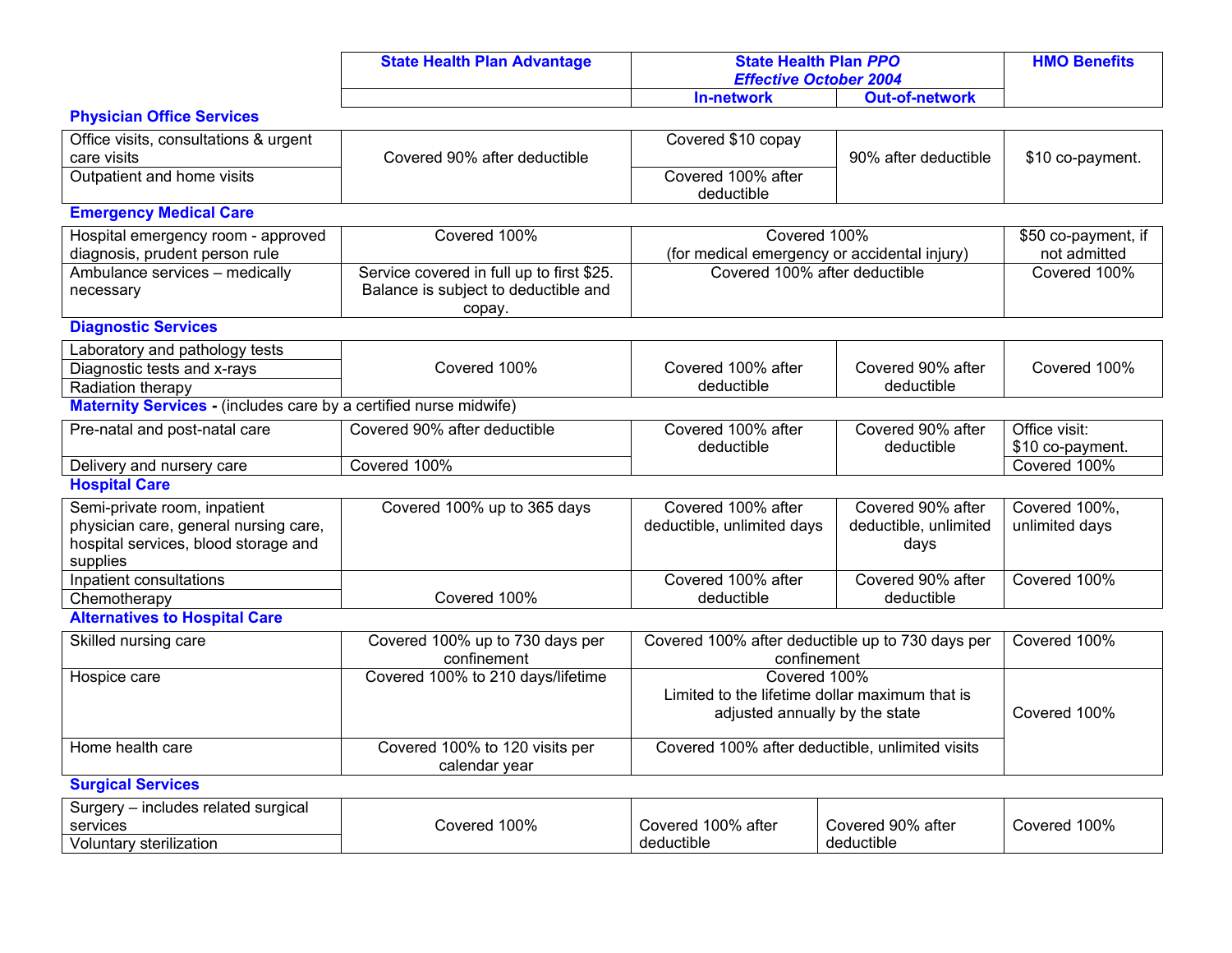| <b>State Health Plan Advantage</b> |            | <b>State Health Plan PPO</b><br><b>Effective 2004</b> | <b>HMO Benefits</b> |
|------------------------------------|------------|-------------------------------------------------------|---------------------|
|                                    | In-network | <b>Out-of-network</b>                                 |                     |

## **Human Organ Transplants**

| Liver, heart, lung, pancreas and other<br>specified organ transplants - covered<br>in designated facilities only.<br>Preauthorization is required. | Covered 100% in designated facilities<br>only. Up to \$1 million lifetime<br>maximum for each organ transplant | Covered 100% (in designated facilities only)<br>Up to \$1 million maximum per transplant type |                                     | Covered 100%, in<br>designated facilities       |
|----------------------------------------------------------------------------------------------------------------------------------------------------|----------------------------------------------------------------------------------------------------------------|-----------------------------------------------------------------------------------------------|-------------------------------------|-------------------------------------------------|
| Bone marrow - specific criteria apply                                                                                                              | Covered 100% specific criteria applies                                                                         | Covered 100% (in designated facilities only)                                                  |                                     | Covered 100% in<br>designated facilities        |
| Kidney, cornea and skin                                                                                                                            | Covered 100%                                                                                                   | Covered $-100\%$<br>After deductible                                                          | Covered $-90\%$<br>After deductible | Covered 100%.<br>subject to medical<br>criteria |

#### **Other Services**

| Allergy testing and therapy                                                                                           | Covered 100%                                                                    | Covered 100% after<br>deductible                                                                                                                        | Covered 90% after<br>deductible                                   | Office visits:<br>\$10 co-payment;<br>Injections:<br>100% covered. |
|-----------------------------------------------------------------------------------------------------------------------|---------------------------------------------------------------------------------|---------------------------------------------------------------------------------------------------------------------------------------------------------|-------------------------------------------------------------------|--------------------------------------------------------------------|
| Acupuncture                                                                                                           | Covered 90% after deductible, only if<br>performed by M.D., D.O. 20 visit limit | Covered - 90% after deductible if performed by or<br>under the supervision of a M.D. or D.O. 20 visit limit                                             |                                                                   | Check with your<br><b>HMO</b>                                      |
| Rabies treatment after initial<br>emergency room visit                                                                | Not covered                                                                     | Covered 100% after<br>deductible                                                                                                                        | Covered 90% after<br>deductible                                   | Office visit:<br>\$10 co-payment.<br>Injections: 100%<br>covered.  |
| Hearing Care Program                                                                                                  | Covered 90% after deductible once<br>every 36 month                             | \$10 office visits; more frequent than 36 months if<br>standards met                                                                                    |                                                                   | Check with HMO                                                     |
| Chiropractic spinal manipulation                                                                                      | Covered 90% after deductible                                                    | Covered 90% after deductible<br>Up to 24 visits per calendar year                                                                                       |                                                                   | Check with HMO.                                                    |
| Durable medical equipment<br>(Covered by DME Vendor)<br>Prosthetic and orthotic appliances<br>(Covered by DME Vendor) | Covered 90% after deductible<br>Covered 90% after deductible                    | Covered 100%                                                                                                                                            | Covered 80% (plus the<br>difference allowed<br>amount and charge) | Covered 100%                                                       |
| Private duty nursing                                                                                                  | Covered 90% after deductible                                                    |                                                                                                                                                         | Covered 90% after deductible                                      | Covered 100%                                                       |
| Wig, wig stand, adhesives<br>(Covered by DME Vendor)                                                                  | Not Covered                                                                     | Upon meeting medical conditions, eligible for a<br>lifetime maximum reimbursement of \$300.<br>(Additional wigs covered for children due to<br>growth.) |                                                                   | Check with your<br>HMO                                             |
| Outpatient physical, speech &<br>occupational therapy - facility and<br>clinic services                               | Covered 90% after deductible (Not<br>subject to visit max)                      | Covered 100% after deductible<br>(Combined maximum of 60 visits per calendar year)                                                                      |                                                                   | Covered 100%                                                       |
| Outpatient physical therapy -<br>physician's office                                                                   | Covered 90% after deductible (Not<br>subject to visit max)                      | Covered 100% after<br>deductible                                                                                                                        | Covered 90% after<br>deductible                                   | Office visit:<br>\$10 co-payment                                   |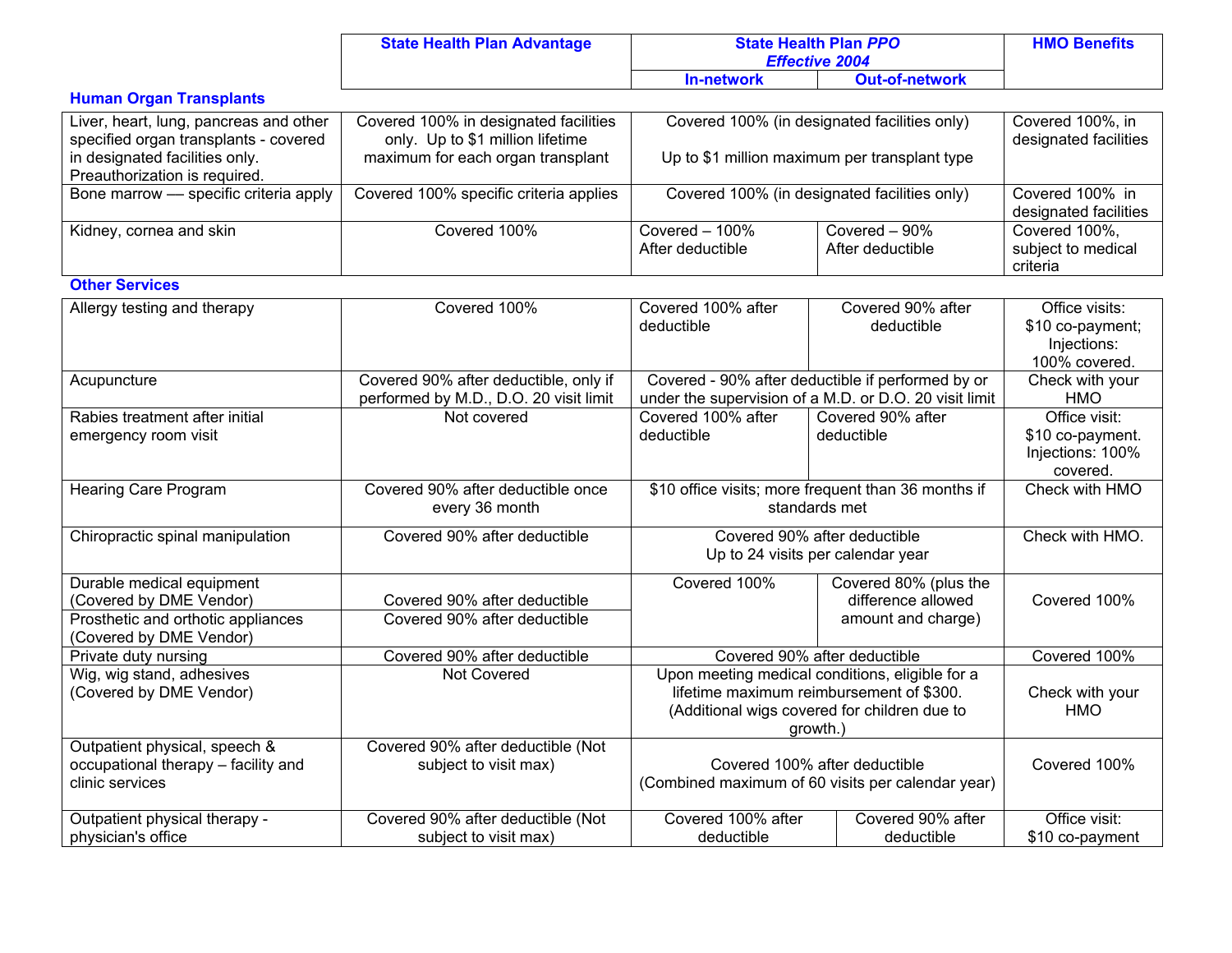| <b>State Health Plan Advantage</b> | <b>State Health Plan PPO</b><br><b>Effective 2004</b> |                       | <b>HMO Benefits</b> |
|------------------------------------|-------------------------------------------------------|-----------------------|---------------------|
|                                    | <b>In-network</b>                                     | <b>Out-of-network</b> |                     |

#### **Mental Health/Substance**

### **Abuse Services**

| Inpatient substance abuse                            | Covered 100% - 28 days with a 60 day | Covered 100% - 28 days with a 60-day renewal      |                    | Check with HMO         |
|------------------------------------------------------|--------------------------------------|---------------------------------------------------|--------------------|------------------------|
|                                                      | renewal and only 2 admissions per    | and only 2 admissions per calendar year. (No      |                    |                        |
|                                                      | calendar year. (No dollar max)       | dollar maximum)                                   |                    |                        |
| Inpatient Psychiatric                                | Covered 100% (No dollar max)         | Covered 100% (No dollar maximum)                  |                    |                        |
| <b>Outpatient Substance Abuse</b>                    | Covered 90% after deductible         | Covered 90% for services rendered by a            |                    |                        |
|                                                      | $($3500$ annual max)                 | participating BCBS provider. Covered at 90% of    |                    |                        |
|                                                      |                                      | BCBS's approved amount for services rendered by   |                    |                        |
|                                                      |                                      | a non-participating BCBS provider. Subject to a   |                    |                        |
|                                                      |                                      | \$3,500 maximum per member per calendar year.     |                    |                        |
| Outpatient (office) Psychiatric                      | Covered 90% after deductible         | Covered 90% for services rendered by a            |                    |                        |
|                                                      |                                      | participating BCBS provider. Covered at 90% of    |                    |                        |
|                                                      |                                      | BCBS's approved amount for services rendered by   |                    |                        |
|                                                      |                                      | a non-participating BCBS provider                 |                    |                        |
| <b>Residential Care Facility</b>                     | Covered 100% for the standard length | Covered 100% for the standard length of treatment |                    |                        |
|                                                      | of treatment program.                | program.                                          |                    |                        |
| <b>Acute Care Hospital</b>                           | Covered 67% of semi-private room and | Covered 67% of semi-private room and board        |                    |                        |
| (using acute care beds)                              | board charges and 100% of covered    | charges and 100% of covered miscellaneous fees    |                    |                        |
|                                                      | miscellaneous fees for the standard  | for the standard length of treatment program.     |                    |                        |
|                                                      | length of treatment program.         |                                                   |                    |                        |
| Detoxification                                       | Covered 100% for semi-private room   | Covered 100% for semi-private room and board      |                    |                        |
|                                                      | and board and miscellaneous fees.    | and miscellaneous fees.                           |                    |                        |
| Deductible, copays and out-of-pocket dollar maximums |                                      |                                                   |                    |                        |
| Deductible                                           | \$150 per member                     | \$200 per member                                  | \$500 per member   | None                   |
|                                                      | \$300 per family                     | \$400 per family                                  | \$1,000 per family |                        |
| Copays                                               |                                      | \$10 for office visits, office                    |                    | \$10 for office visits |
|                                                      | Not Applicable                       | consultations, urgent care                        | Not applicable     | \$50 for emergency     |
| as and deller as any                                 |                                      | $\ldots$                                          |                    | anno inita if nat      |

| Fixed dollar copays<br>(does not apply toward deductible)                                                                                                                                                 | Not Applicable                      | consultations, urgent care<br>visits                                                                         | Not applicable                                   | \$50 for emergency<br>room visits, if not<br>admitted |
|-----------------------------------------------------------------------------------------------------------------------------------------------------------------------------------------------------------|-------------------------------------|--------------------------------------------------------------------------------------------------------------|--------------------------------------------------|-------------------------------------------------------|
| • Percent copays                                                                                                                                                                                          | 10% copay for most services         | 10% for chiropractic<br>manipulation, chiropractic<br>office visits, private duty<br>nursing and acupuncture | 10% for most<br>services                         | None                                                  |
| Annual dollar maximums<br><b>Fixed Dollar Co-pays</b><br>(do not apply toward out-of-pocket<br>maximum)<br>Percent Co-pays<br>(private duty nursing co-pays do not<br>apply toward out-of-pocket maximum) | \$1,000 per member, no family limit | N/A<br>\$1,000 per member<br>\$2,000 per family                                                              | None<br>\$2,000 per member<br>\$4,000 per family | None                                                  |
| <b>Annual Dollar Maximum</b>                                                                                                                                                                              |                                     | \$5 million lifetime per member for all covered<br>services and as noted above for individual services       |                                                  |                                                       |